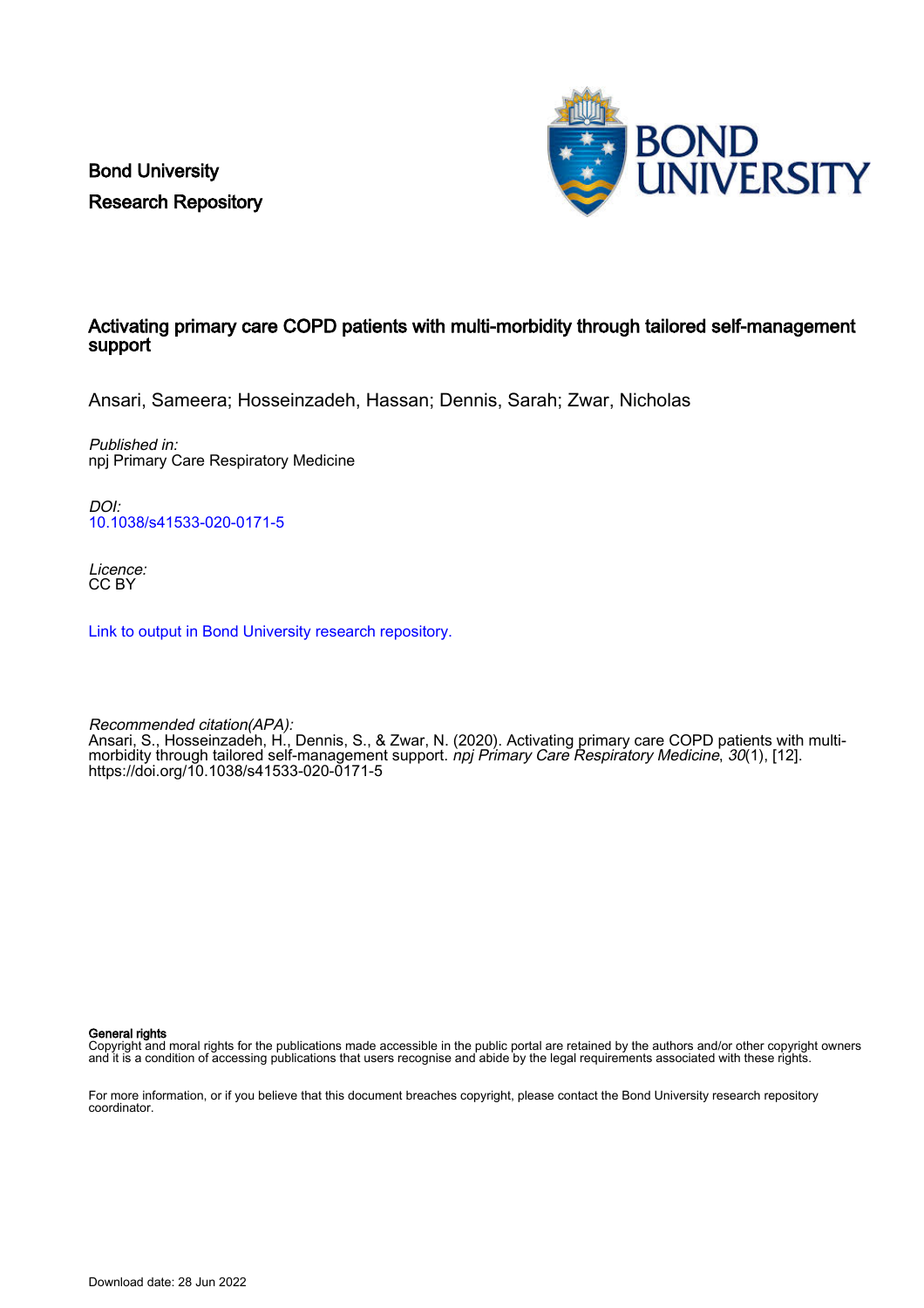# Check for updates ARTICLE **OPEN** Activating primary care COPD patients with multi-[m](http://crossmark.crossref.org/dialog/?doi=10.1038/s41533-020-0171-5&domain=pdf)orbidity through tailored self-management support

Sameera Ansari $\bigodot^{\!\!1\!1\!\!\!\!\!\otimes\mathcal I}$  $\bigodot^{\!\!1\!1\!\!\!\!\!\otimes\mathcal I}$  $\bigodot^{\!\!1\!1\!\!\!\!\!\otimes\mathcal I}$ , Hassan Hosseinzadeh $\bigodot^{\!\!2}$  $\bigodot^{\!\!2}$  $\bigodot^{\!\!2}$ , Sarah Dennis $^{3,4,5,6}$  and Nicholas Zwar $^{1,7}$ 

Given the dearth of COPD self-management interventions that specifically acknowledge multi-morbidity in primary care, we aimed to activate COPD patients through personalised self-management support that recognised the implications of co-morbidities. This single-group experimental study included patients aged 40−84 with a spirometry diagnosis of COPD and at least one co-morbidity. A self-management education programme for COPD in the context of multi-morbidity, based on the Health Belief Model, was tailored and delivered to participants by general practice nurses in face-to-face sessions. At 6 months' follow-up, there was significant improvement in patient activation ( $p < 0.001$ ), COPD-related quality of life ( $p = 0.012$ ), COPD knowledge ( $p < 0.001$ ) and inhaler device technique ( $p = 0.001$ ), with no significant change in perception of multi-morbidity ( $p = 0.822$ ) or COPD-related multimorbidity (0.084). The programme improved patients' self-efficacy for their COPD as well as overall health behaviour. The findings form an empirical basis for further testing the programme in a large-scale randomised controlled trial.

npj Primary Care Respiratory Medicine (2020) 30:12 ; https://doi.org/[10.1038/s41533-020-0171-5](https://doi.org/10.1038/s41533-020-0171-5)

## INTRODUCTION

Chronic obstructive pulmonary disease (COPD) is currently the third leading cause of mortality worldwide, with 3 million people having died of the disease in 2016<sup>1</sup>. COPD often occurs in the presence of co-morbidities, which might have concordant or discordant pathophysiology<sup>[2](#page-4-0)</sup>. In Australia, COPD was the fifth leading cause of death in 2015<sup>3</sup>, with 91% of those reported to have COPD experiencing at least one co-morbidity<sup>4</sup>. Co-morbidities contribute to poor health status and higher healthcare utilisation<sup>[5](#page-4-0)</sup>, and aggravate the debilitating nature of  $COPD<sup>6</sup>$ . .

Since the majority of the Australian population visit their general practitioner (GP) more than once a year<sup>[7](#page-4-0)</sup>, general practice offers the continuity of care needed for interventions aimed at enhancing patients' self-management of chronic disease. With practice nurses (PNs) increasingly contributing to chronic disease management, nurse-delivered self-management support for coordinated care of patients with COPD could lead to significant uptake of interventions shown to improve health outcomes such as smoking cessation, pulmonary rehabilitation and influenza vaccination<sup>[8,9](#page-5-0)</sup>. For such interventions to be effective, patients need to be involved in active discussion that would enhance their self-efficacy for management of COPD<sup>[10](#page-5-0)</sup>

A qualitative study by the authors found that people with earlystage COPD have difficulty recognising the importance of the condition and its long-term implications and COPD may be given low priority compared to their other co-morbidities<sup>[11](#page-5-0)</sup>. While selfmanagement interventions for patients with COPD can improve health-related quality of life and reduce respiratory-related hospital admissions<sup>12</sup>, most prior studies have focussed on COPD alone and only included patients with moderate or severe  $disease^{13-16}$  $disease^{13-16}$  $disease^{13-16}$  $disease^{13-16}$  $disease^{13-16}$ . A meta-analysis of seven studies of communitybased, self-management interventions among primary care COPD patients found no between-group difference in health-related quality of life at final follow-up<sup>[17](#page-5-0)</sup>. There is evidence that a multifaceted approach is needed to bring about change in health behaviour among those with COPD and providing them with only disease knowledge is not enough<sup>18</sup>. Due to the heterogeneous nature of the disease, effective self-management for COPD needs personalised education and active guidance<sup>19</sup>. Given that most patients with chronic respiratory disease have other chronic  $\text{conditions}^{20}$ , it is essential to include strategies for coping with multi-morbidity in COPD self-management interventions<sup>11,21</sup>.

To date, no research study has provided a behaviour change theory-based, tailored, self-management support for COPD in the context of multi-morbidity, particularly in the primary care setting. The Activating Primary Care COPD Patients with Multimorbidity (APCOM) study aimed to activate patients in regard to their COPD while acknowledging and tailoring support to recognise the implications existing of co-morbidities. It was hypothesised that at 6 months' follow-up after a tailored, selfmanagement education programme, participating patients would have: (i) better activation in terms of their COPD-related health behaviour, (ii) improved knowledge and selfmanagement capacity of COPD, and (iii) increased self-efficacy in terms of their overall health behaviour.

## RESULTS

## Recruitment

Among 61 practices invited to participate, 13 (21%) consented to take part, 17 (28%) did not respond and 31 (51%) declined. One practice withdrew due to lack of potential patients after the PN conducted a medical record search. A total of 226 patients were invited to participate in the study (Fig. [1](#page-2-0)), of whom 50 eventually participated in the study. Each PN managed between two and seven patients during the study.

<sup>&</sup>lt;sup>1</sup>School of Public Health and Community Medicine, UNSW Sydney, Sydney, NSW, Australia.<sup>2</sup>School of Health and Society, University of Wollongong Australia, Wollongong, NSW, Australia. <sup>3</sup>Sydney School of Health Sciences, Faculty of Medicine and Health, The University of Sydney, Sydney, NSW, Australia. <sup>4</sup>Ingham Institute for Applied Medical Research, Sydney, NSW, Australia. <sup>5</sup>South Western Sydney Local Health District, Sydney, NSW, Australia. <sup>6</sup>Centre for Primary Health Care and Equity, UNSW Sydney, Sydney, NSW, Australia. <sup>7</sup> Faculty of Health Sciences and Medicine, Bond University, Gold Coast, QLD, Australia. <sup>⊠</sup>email: [sameera.ansari@unsw.edu.au](mailto:sameera.ansari@unsw.edu.au)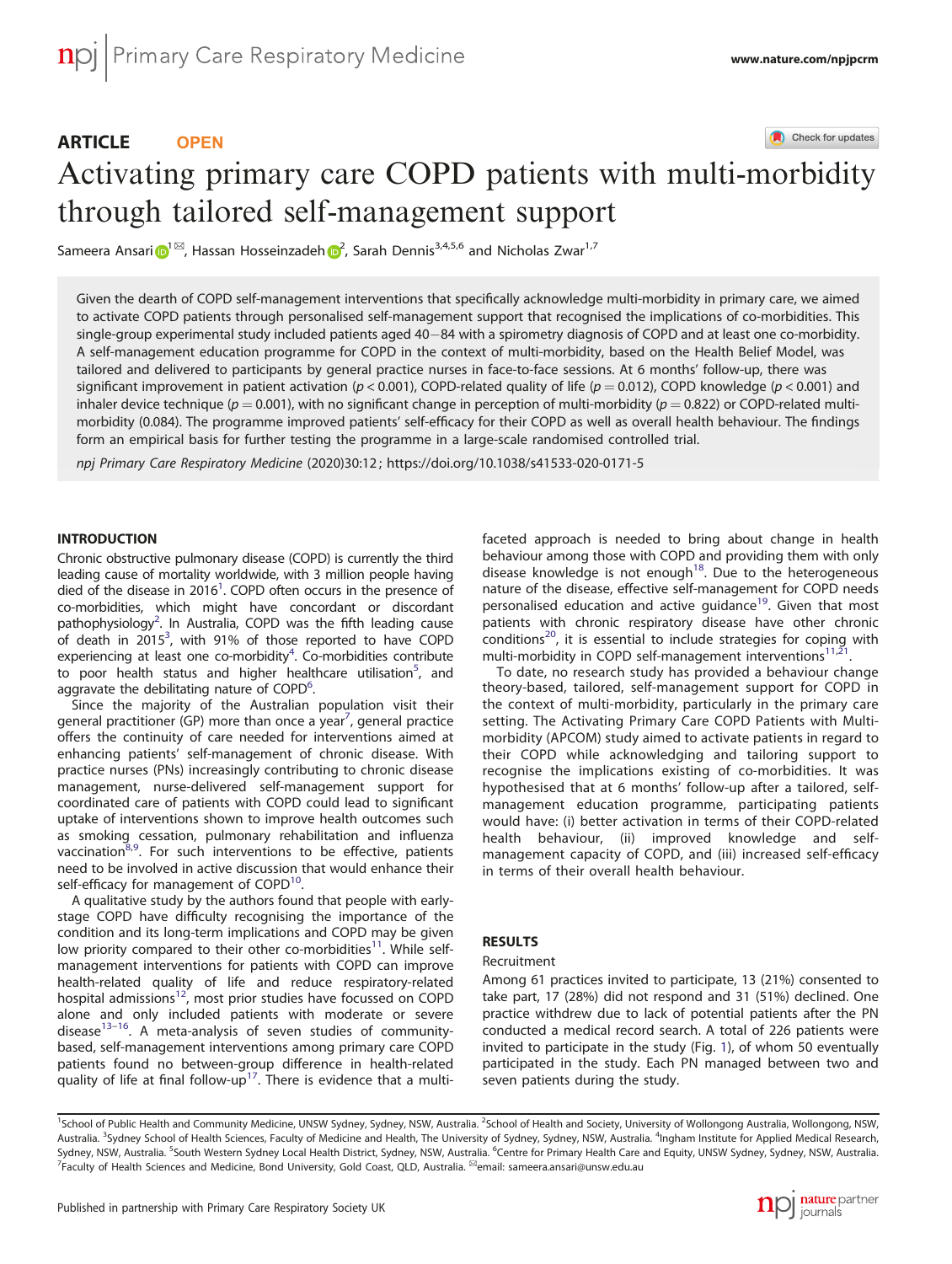

<span id="page-2-0"></span>2

Fig. 1 Recruitment of patient participants and uptake of the programme. It shows the response rate of patient participants and rate of completion of the APCOM programme.

| Table 1. Baseline characteristics of patient participants. |                           |  |  |  |
|------------------------------------------------------------|---------------------------|--|--|--|
| $N = 50$<br>Characteristic                                 |                           |  |  |  |
| Sex                                                        | Male: 25 (50%)            |  |  |  |
|                                                            | Female: 25 (50%)          |  |  |  |
| Age-Mean years (SD)                                        | 69.22 $(\pm 8.43)$        |  |  |  |
| Ethnicity                                                  | Caucasian 44 (88%)        |  |  |  |
|                                                            | Asian 3 (6%)              |  |  |  |
|                                                            | Arabic 2 (4%)             |  |  |  |
|                                                            | Other 1 (2%)              |  |  |  |
| Level of education                                         | University 16 (32%)       |  |  |  |
|                                                            | Some high school 15 (30%) |  |  |  |
|                                                            | HSC 15 (30%)              |  |  |  |
|                                                            | TAFE 3 (6%)               |  |  |  |
|                                                            | Primary school 1 (2%)     |  |  |  |
| <b>Employment status</b>                                   | Retired 38 (76%)          |  |  |  |
|                                                            | Employed 7 (14%)          |  |  |  |
|                                                            | Unemployed 4 (8%)         |  |  |  |
|                                                            | Carer 1 (2%)              |  |  |  |
| Living arrangement                                         | With someone 35 (70%)     |  |  |  |
|                                                            | Alone 15 (30%)            |  |  |  |
| BMI (SD)                                                   | 28.99 (±6.19)             |  |  |  |
| Smoking status                                             | Ex-smoker 31 (62%)        |  |  |  |
|                                                            | Current smoker 12 (24%)   |  |  |  |
|                                                            | Never smoked 7 (14%)      |  |  |  |
| Prior experience of pulmonary                              | Yes 8 (16%)               |  |  |  |
| rehabilitation                                             | No 42 (84%)               |  |  |  |
| Outcome measures                                           | Mean (SD)                 |  |  |  |
| <b>PAM 13</b>                                              | 57.68 (±10.83)            |  |  |  |
| COPD-O                                                     | 7.24 $(\pm 2.12)$         |  |  |  |
| CAT                                                        | 19.22 $(\pm 6.95)$        |  |  |  |
| <b>MULTIPIeS</b>                                           | 25.3 (±14.07)             |  |  |  |
| <b>COPD-MULTIPIeS</b>                                      | 11.76 $(\pm 6.64)$        |  |  |  |
| Correct inhaler device technique ( $n = 36$ ) 6 (16.67%)   |                           |  |  |  |

## Patient characteristics

Of 50 patients at baseline, 44 completed 6 months' follow-up. Their baseline characteristics are summarised in Table 1. There were a total 90 co-morbidities among the 50 patients at baseline. Hypertension (56%), hyperlipidaemia (48%), gastro-oesophageal reflux disease (40%), ischaemic heart disease (38%), depression (30%), asthma (28%), diabetes (28%), osteoarthritis (24%), osteoporosis (24%) and anxiety (22%) were the ten most recurring co-morbidities.

## Change in the study's outcome measures

As seen in Table [2,](#page-3-0) there was a significant increase (<0.001) of 7.16 points in the Patient Activation Measure 13 (PAM 13), the primary outcome measure. There was also a significant increase (<0.001) of 1.75 in the patients' knowledge of COPD, measured by the COPD Knowledge Questionnaire (COPD-Q), at 6 months' follow-up. The patients' COPD-related quality of life was also significantly improved (0.012), with a change of 2.45 points in their COPD Assessment Test (CAT) score.

The change of 0.44 in patients' perception of the burden of their multi-morbidity, measured by the Multimorbidity Illness Perceptions Scale (MULTIPleS), was not significant ( $p = 0.822$ ), nor was the difference of 1.76 in perception of their COPD in the context of multi-morbidity ( $p = 0.084$ ). There was significant improvement in inhaler device technique ( $p = 0.001$ ), with 50% more patients having proper inhaler technique at 6 months' follow-up.

Table [3](#page-3-0) details the change in outcome measures for a subset of 35 patients who attended all three sessions of the programme. They also had a significant improvement in activation ( $p < 0.001$ ), COPD knowledge ( $p < 0.001$ ), COPD-related quality of life (0.024) and inhaler device technique (0.002). There was no significant change in their perception of multi-morbidity (0.907) or COPDrelated multi-morbidity (0.237).

## **DISCUSSION**

Our findings indicated that the self-management education programme led to significant improvement in patient activation, COPD knowledge, COPD-related quality of life and inhaler device technique. These changes supported the three hypotheses postulated by the study and also support the idea that a theorybased, tailored self-management programme that recognises and responds to the presence of existing co-morbidities may be more effective than current approaches.

There was a statistically significant increase in the patients' level of activation in terms of their overall health behaviour, as<br>measured by the PAM 13<sup>22</sup>. Even though the mean post-test score of the PAM remained in Stage 3 at 6 months' follow-up, the increase of 7.16 points was meaningful as a minimum increase of four points following an intervention suggests a clinical improvement in self-efficacy<sup>23</sup>. This increase in the PAM indicated that, on an average, the patients were in control of their own healthrelated behaviour but needed motivation to adopt and maintain new behaviours $^{24}$  $^{24}$  $^{24}$ .

Prior interventional studies for chronic disease have had similar outcomes in terms of patient activation. A home-based educational intervention for native Americans with type 2 diabetes by Shah et al. $25$  found a significant increase in patient activation. Another self-management intervention for diabetic patients in Norwegian primary care demonstrated a persistent increase in their level of activation<sup>[26](#page-5-0)</sup>. In their secondary analysis of a randomised trial of self-care for patients with depression and co-morbidities, McCusker et al.<sup>[27](#page-5-0)</sup> found that activation significantly improved in both coached and non-coached groups at 6 months' follow-up. Another self-management intervention for COPD in the UK by Turner et al.<sup>[23](#page-5-0)</sup> demonstrated a significant improvement in paired measures of patient activation.

There was significantly improved COPD-related quality of life following the APCOM programme, as assessed by the  $CAT<sup>28</sup>$ . This is in contrast to a previous general practice-based study<sup>[29](#page-5-0)</sup>, and to the findings of the systematic review by Jolly et al.<sup>17</sup>, which found no improvement in health-related quality of life as assessed by the St George's Respiratory Questionnaire. In a trial of self-management for COPD by Bischoff et al.<sup>[30](#page-5-0)</sup>, comprehensive,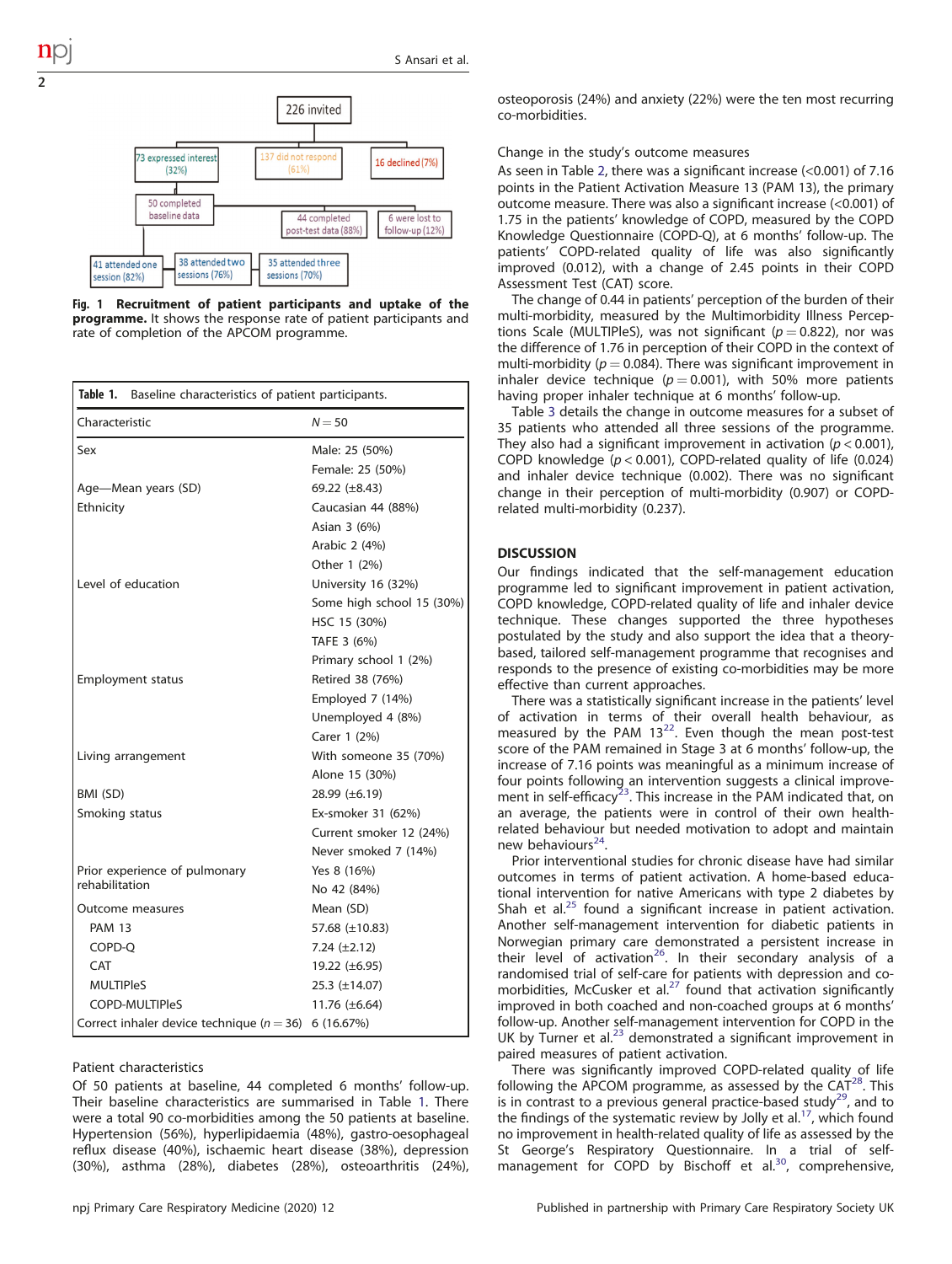3

| Outcome measure                          | Baseline (SD)         | Post-programme (SD)   | Significance* (two-tailed) |
|------------------------------------------|-----------------------|-----------------------|----------------------------|
| PAM 13 <sup>a</sup> ( $n = 44$ )         | 57.69 $(\pm 11.01)$   | 64.85 $(\pm 16.22)$   | < 0.001                    |
| CAT <sup>a</sup> $(n=42)$                | $20 (\pm 7)$          | $17.55 \ (\pm 7.7)$   | 0.012                      |
| COPD-Q <sup>a</sup> ( $n = 44$ )         | $7.27 (\pm 2.12)$     | $9.02 \ (\pm 2.14)$   | < 0.001                    |
| MULTIPleS <sup>a</sup> ( $n = 43$ )      | $25.58 \ (\pm 14.15)$ | $26.02 \ (\pm 11.43)$ | 0.822                      |
| COPD-MULTIPleS <sup>a</sup> ( $n = 42$ ) | 12.48 $(\pm 6.8)$     | $10.71 \ (\pm 6.05)$  | 0.084                      |

Proper inhaler device technique<sup>b</sup>  $(n = 30)$  5 (16.67%) 20 (66.67%) 20 (60.67%)

<span id="page-3-0"></span>Table 2. Paired comparison of outcome measures of participants who completed 6 months' follow-up.

\*Statistical significance was defined as  $p < 0.05$  prior to analysis.

<sup>a</sup>Paired t test was used to compare the difference in pre- and post-programme outcomes for the five questionnaires with continuous variables. <sup>b</sup>Pre- and post-programme difference in inhaler device technique, which is a dichotomous variable, was compared using McNemar's Test.

| Table 3.<br>Paired comparison of outcome measures of subset who completed the programme. |                    |                      |                            |  |  |
|------------------------------------------------------------------------------------------|--------------------|----------------------|----------------------------|--|--|
| Outcome measure                                                                          | Baseline (SD)      | Post-programme (SD)  | Significance* (two-tailed) |  |  |
| $PAM 13a (n = 35)$                                                                       | 59.03 $(\pm 10.7)$ | 68.3 $(\pm 15.81)$   | < 0.001                    |  |  |
| $\mathsf{CAT}^{\mathsf{a}}$ (n = 34)                                                     | 19.47 $(\pm 6.42)$ | $16.85 \ (\pm 7.29)$ | 0.024                      |  |  |
| COPD-Q <sup>a</sup> ( $n = 35$ )                                                         | 7.6 $(\pm 2.14)$   | $9.34 \ (\pm 1.73)$  | < 0.001                    |  |  |
| MULTIPleS <sup>a</sup> ( $n = 35$ )                                                      | $25.29$ (±13.46)   | $25.06 (\pm 11.81)$  | 0.907                      |  |  |
| COPD-MULTIPleS <sup>a</sup> ( $n = 34$ )                                                 | $12.41 (\pm 6.17)$ | 11.09 $(\pm 6.4)$    | 0.237                      |  |  |
| Proper inhaler device technique $(n = 28)$                                               | 5 (17.86%)         | 18 (64.28%)          | 0.002                      |  |  |

\*Statistical significance was defined as  $p < 0.05$  prior to analysis.

<sup>a</sup>Paired t test was used to compare the difference in pre- and post-programme outcomes for the five questionnaires with continuous variables.

Pre- and post-programme difference in inhaler device technique, which is a dichotomous variable, was compared using McNemar's Test.

tailored PN-delivered education and routine monitoring did not show better quality of life or self-efficacy. This could be attributed to the single disease-focussed nature of their intervention. Some prior self-management interventions for COPD have yielded positive outcomes. Another PN-led self-management intervention for patients with COPD in the UK showed a significant improvement in their CAT scores $31$ , which are in line with our study's findings. A pilot trial of self-management support for primary care patients with COPD in the UK saw an improvement in their health-related quality of life at 6 months' follow-up, but this study only recruited patients with moderate-to-severe disease<sup>14</sup>.

There was a significant improvement in the patients' knowledge of their COPD following the APCOM programme, which was measured by the COPD-Q<sup>32</sup>. Increase in patients' COPD knowledge was also observed following an interdisciplinary programme to enhance management of asthma and COPD in primary care<sup>[33](#page-5-0)</sup>. There was no significant change in the patients' perception of their multi-morbidity, or COPD in the context of multi-morbidity, following the programme. This might be because the patients were already aware of the burden imposed by their various chronic conditions. A British survey that explored factors predicting self-management behaviour<sup>34</sup> found that patients' experience of multi-morbidity, based on the MULTIPle $S^{35}$  $S^{35}$  $S^{35}$  scale, was not a critical predictor of self-management; self-management behaviour was predicted by illness perceptions around the consequences of individual conditions.

The patients' inhaler device technique<sup>[36](#page-5-0)</sup> significantly improved following the programme. It is interesting that no prior selfmanagement interventions for COPD in primary care seemed to have assessed inhaler technique. This might be due to the lack of a standard method for assessing inhaler technique for different types of devices, which imposes a barrier towards its accurate assessment $37$ .

To the best of our knowledge, the innovative APCOM programme was a first to provide tailored, self-management support for primary care patients with COPD in the context of multi-morbidity. Unlike other self-management programmes for COPD that used existing interventions and mainly focussed on physical outcomes $30,38$  $30,38$ , our multi-faceted programme was newly developed and incorporated a biopsychosocial perspective. This entailed looking at biomedical as well as psychological aspects<sup>[39](#page-5-0)</sup>, and being considerate of patients' preferences, needs and values, which are essential for providing self-management support for chronic disease<sup>[40](#page-5-0)</sup>. As opposed to other self-management interventions for COPD in primary care which had a single disease focus<sup>13,14</sup>, the APCOM programme considered the implications of patients' co-morbidities towards their COPD. Patients were included irrespective of the severity of their COPD, unlike a British practice nurse-led, self-management trial of telephone health coaching, which only included patients with mild symptoms of the disease<sup>4</sup>

All participating general practices and PNs remained in the study, with 12% of the patients being lost to follow-up, which was lower than the anticipated dropout rate of  $20\%^{42}$ . This shows feasibility of recruitment and retention of practices for a largescale trial. The response rate of 88% at 6 months' follow-up in our study was higher than a group self-management initiative for COPD, which also used PAM 13 as the primary outcome measure but had a response rate of  $47\%^{23}$ . This is further indication of the effectiveness of personalised self-management support for empowering patients with COPD. The sample size of our study was adequate for test−retest reliability of the outcome mea-sures<sup>[43](#page-5-0)</sup>. Although a confidence interval of about 80% is deemed sufficient for analysis of data from pilot studies $44$ , the confidence interval for analysis of the study's endpoints was set to 95%.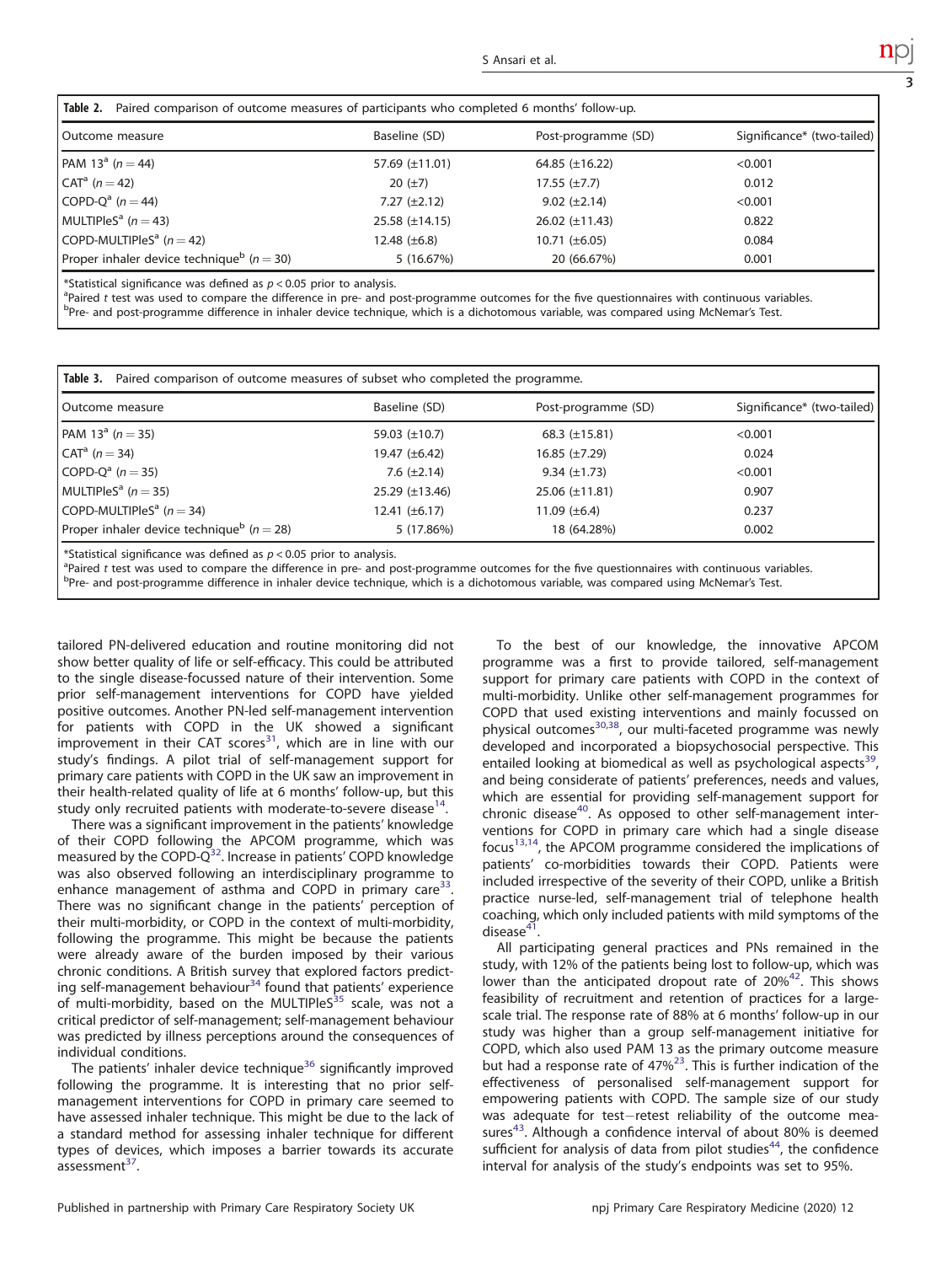<span id="page-4-0"></span>A major limitation of our study was the lack of a control group, which makes it difficult to ascertain whether post-programme improvement in the outcome measures were solely due to the programme[43.](#page-5-0) Inclusion of a control group would have required 30 more patient participants ( $N = 80$ ), with 40 in each group to estimate test−retest reliability<sup>[42](#page-5-0)</sup>. This would have required at least six more PNs and practices, further extending the time for practice recruitment, which was about 8 months for our study. Given that the main purpose of this study was to pilot test the effect of a complex intervention in a real-world clinical setting, it was not essential to include a control group<sup>45</sup>.

Given the positive finding from our pilot study, a large-scale randomised controlled trial based on findings of the APCOM study is recommended as the next step for research. Such a study needs to be adequately powered to show a difference in health-related quality of life and health service utilisation. Interventional studies are needed for Indigenous patients with COPD and co-morbidities, in view of greater incidence of the disease in Indigenous Australians. Initiatives to deliver such tailored, self-management support for other chronic conditions need to be implemented in routine general practice, irrespective of who delivers the programme. Patients should be educated regarding the correct inhaler device technique upon initial prescription, and their technique should be assessed regularly during GP and PN consultations.

In conclusion, the tailored, self-management education programme piloted in our study led to improvement in patients' selfefficacy in terms of their COPD and overall health behaviour. There was significant increase in patient activation, COPD knowledge, COPD-related quality of life and inhaler device technique at 6 months' follow-up. There was no significant difference in patients' perception of their multi-morbidity or COPD-related multi-morbidity. The study echoes the growing need for personalised self-management support for COPD in the context of multi-morbidity at the primary care level. The findings are an empirical basis for testing the innovative programme as a future large-scale randomised controlled trial.

## **METHODS**

The APCOM study was a single-group, pre- and post-intervention study conducted in participating general practices across metropolitan Sydney from mid-2015 to December 2016. The study comprised development, piloting and evaluation of an innovative self-management education programme for COPD in the context of multi-morbidity. The study protocol and components of the programme have been described in detail elsewhere<sup>[46](#page-5-0)</sup>. Ethics approval was obtained from the Human Research Ethics Committee of UNSW Sydney (HREC14139).

#### Participant eligibility

General practices were eligible to participate if they maintained an electronic database of medical records and employed one or more PN. Patients were included if they: (i) were aged between 40 and 84 years, (ii) had a record of spirometry diagnosis of COPD in their practice notes and (iii) had at least one other co-existing chronic condition or co-morbidity. Patients were excluded if they had cognitive impairment or were unable to understand sufficient English to complete the study questionnaires and follow the intervention.

#### Recruitment

General practices were invited to participate from the Practice Based Research Network at UNSW Sydney, a group of practices that had previously participated in research studies conducted by N.Z. and S.D., or expressed an interest in research participation. An information sheet about the study was faxed to potential general practices. Practices that did not respond within 2 weeks of the initial invitation were followed up twice by telephone and/or email. S.A. visited practices that expressed an interest in taking part in the study and met with the PNs and GPs, briefed them about the study and obtained their written informed consent.

The PNs were provided with instructions on how to search for eligible patients in the practice records based on the inclusion criteria. All potentially eligible patients were sent an invitation letter, including a brief description of the study. Non-responders were reminded by the PNs via telephone after 2 weeks. Each PN was asked to recruit five patients for the study since this number seemed feasible to all.

#### Intervention

The details of the intervention have been included in the published study protocol<sup>46</sup>. In brief, participating PNs attended 1-day workshops facilitated by the authors and were trained to deliver the self-management education programme. The PNs were trained to conduct a patient assessment using a  $t$ emplate based on the Health Belief Model<sup>47</sup>. This assessment identified the patients' health priorities and was used by the PNs to facilitate development of tailored strategies for the patients to support self-management of COPD in the context of multi-morbidity. One of the authors (S.A.) provided research support to the PNs during the 6-week programme, which comprised three face-to-face sessions spaced 2 weeks apart.

During the first PN−patient session, individual patient needs were assessed and the intervention tailored accordingly. The PNs were asked to use Motivational Interviewing $48$  to address barriers faced by the patients in managing their COPD in the face of co-morbidities. Health information and referrals to healthcare providers were provided as necessary. Following the last session, the PNs followed up with the patients via a monthly phone call for 5 months.

#### Outcome measures

The primary outcome was the Patient Activation Measure (PAM 13)<sup>22</sup>. Secondary outcomes were COPD Assessment Test (CAT)<sup>28</sup>, COPD Knowledge Questionnaire (COPD-Q)<sup>[32](#page-5-0)</sup>, Multimorbidity Illness Perceptions Scale (MULTI-PleS)<sup>35</sup>, COPD-specific version of MULTIPleS and inhaler device technique<sup>36</sup>. The first hypothesis of the study was addressed by the PAM 13, COPD-Q, CAT, COPD-MULTIPleS and inhaler device technique, the second hypothesis was addressed by the COPD-Q, CAT and inhaler device technique, and the third hypothesis was addressed by the PAM 13 and MULTIPleS.

#### Reporting summary

Further information on research design is available in the Nature Research Reporting Summary linked to this article.

## DATA AVAILABILITY

The datasets generated during and/or analysed during the current study are available from the corresponding author on reasonable request.

Received: 28 April 2019; Accepted: 5 March 2020; Published online: 03 April 2020

## **REFERENCES**

- 1. World Health Organization. The top 10 causes of death. [https://www.who.int/](https://www.who.int/news-room/fact-sheets/detail/the-top-10-causes-of-death) [news-room/fact-sheets/detail/the-top-10-causes-of-death](https://www.who.int/news-room/fact-sheets/detail/the-top-10-causes-of-death) (2018).
- 2. Brown, J. P. & Martinez, C. H. Chronic obstructive pulmonary disease comorbidities. Curr. Opin. Pulm. Med. 22, 113–118 (2016).
- 3. Australian Institute of Health and Welfare. COPD (chronic obstructive pulmonary disease) snapshot. [https://www.aihw.gov.au/reports/chronic-respiratory-conditions/](https://www.aihw.gov.au/reports/chronic-respiratory-conditions/copd/contents/copd) [copd/contents/copd](https://www.aihw.gov.au/reports/chronic-respiratory-conditions/copd/contents/copd) (2018).
- 4. Australian Institute of Health and Welfare. COPD, associated comorbidities and risk factors. [https://www.aihw.gov.au/reports/chronic-respiratory-conditions/](https://www.aihw.gov.au/reports/chronic-respiratory-conditions/copd-associated-comorbidities-risk-factors/contents/about-copd-and-associated-comorbidities) [copd-associated-comorbidities-risk-factors/contents/about-copd-and](https://www.aihw.gov.au/reports/chronic-respiratory-conditions/copd-associated-comorbidities-risk-factors/contents/about-copd-and-associated-comorbidities)[associated-comorbidities](https://www.aihw.gov.au/reports/chronic-respiratory-conditions/copd-associated-comorbidities-risk-factors/contents/about-copd-and-associated-comorbidities) (2016).
- 5. Burgel, P. R. et al. Impact of comorbidities on COPD-specific health-related quality of life. Respir. Med. 107, 233–241 (2013).
- 6. Franssen, F. M. E. The physical, mental, and social impact of COPD in a population-based sample: results from the Longitudinal Aging Study Amsterdam. npj Prim. Care Respir. Med. 28, 30 (2018).
- 7. Harrison, C., Henderson, J., Miller, G. & Britt, H. The prevalence of diagnosed chronic conditions and multimorbidity in Australia: a method for estimating population prevalence from general practice patient encounter data. PLoS ONE 12, e0172935 (2017).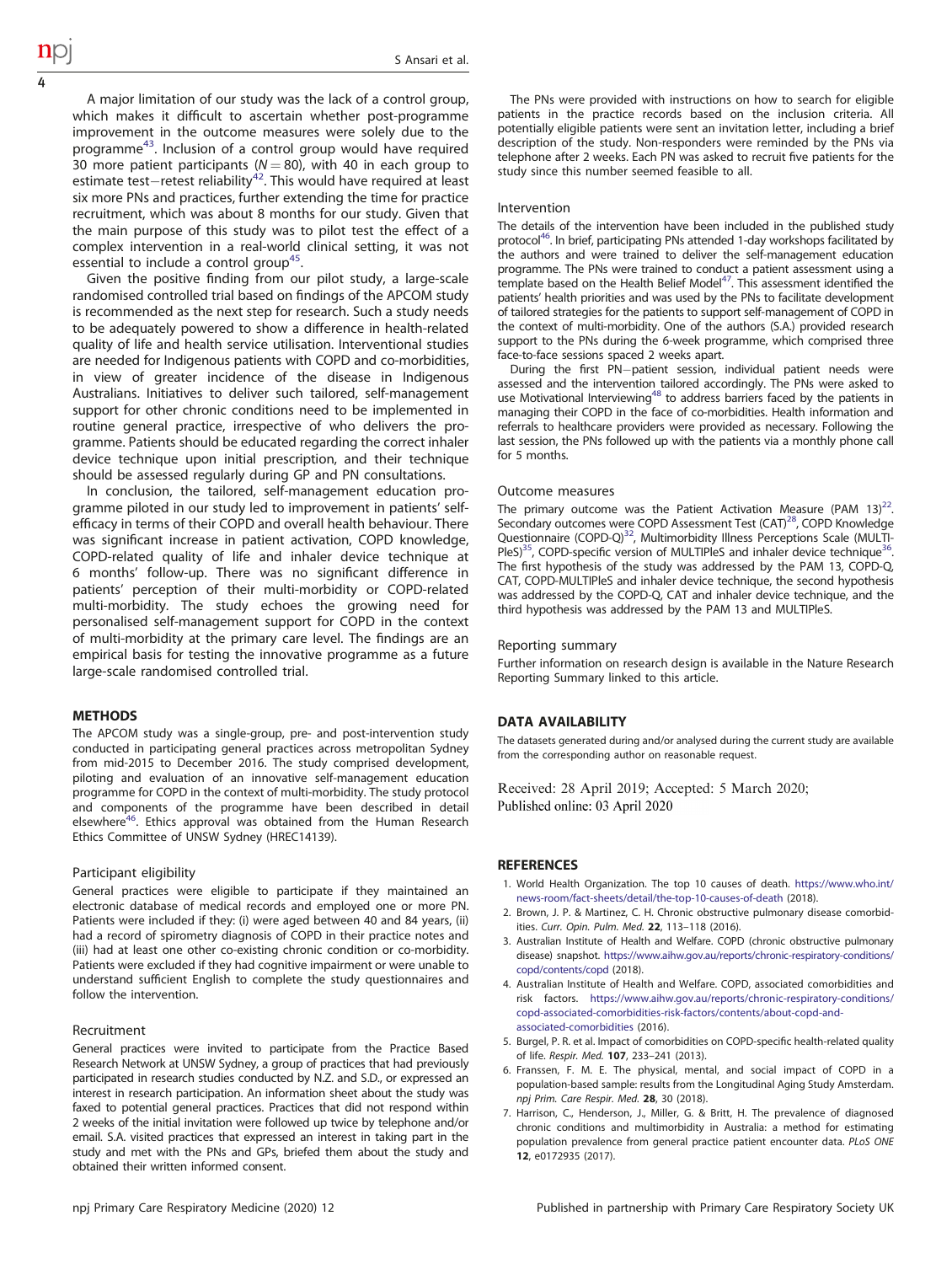- <span id="page-5-0"></span>8. Zwar, N. et al. A cluster randomised controlled trial of nurse and GP partnership for care of chronic obstructive pulmonary disease. BMC Pulm. Med. 8, 8 (2008).
- 9. Zwar, N. A. et al. Early intervention for chronic obstructive pulmonary disease by practice nurse and GP teams: a cluster randomized trial. Fam. Pract. 33, 663–670  $(2016)$
- 10. Verbrugge, R., de Boer, F. & Georges, J. Strategies used by respiratory nurses to stimulate self-management in patients with COPD. J. Clin. Nurs. 22, 2787–2799 (2013).
- 11. Ansari, S., Hosseinzadeh, H., Dennis, S. & Zwar, N. Patients' perspectives on the impact of a new COPD diagnosis in the face of multimorbidity: a qualitative study. npj Prim. Care Respir. Med. 24, 14030 (2014).
- 12. Bourbeau, J., Nault, D. & Dang-Tan, T. Self-management and behaviour modification in COPD. Patient Educ. Couns. 52, 271–277 (2004).
- 13. Taylor, S. J. C. et al. Self-management support for moderate-to-severe chronic obstructive pulmonary disease: a pilot randomised controlled trial. Br. J. Gen. Pract. 62, e687–e695 (2012).
- 14. Walters, J. et al. Effects of telephone health mentoring in community-recruited chronic obstructive pulmonary disease on self-management capacity, quality of life and psychological morbidity: a randomised controlled trial. BMJ Open 3, e003097 (2013).
- 15. Jonsdottir, H. et al. Effectiveness of a partnership-based self-management programme for patients with mild and moderate chronic obstructive pulmonary disease: a pragmatic randomized controlled trial. J. Adv. Nurs. 71, 2634–2649 (2015).
- 16. Jonkman, N. H. et al. Do self-management interventions in COPD patients work and which patients benefit most? An individual patient data meta-analysis. Int. J. COPD 11, 2063–2074 (2016).
- 17. Jolly, K. et al. Systematic review of the effectiveness of community-based selfmanagement interventions among primary care COPD Patients. npj Prim. Care Respir. Med. 28, 44 (2018).
- 18. Effing, T., van der Palen, J. & Frith, P. Education in COPD self-management: only part of the game. Respirology 19, 151-152 (2014).
- 19. Kruis, A. L., van Schayck, O. C. P., in't Veen, J. C. C. M., van der Molen, T. & Chavannes, N. H. Successful patient self-management of COPD requires hands-on guidance. Lancet Respir. Med. 1, 670–672 (2013). November.
- 20. O'Kelly, S., Smith, S. M., Lane, S., Teljeur, C. & O'Dowd, T. Chronic respiratory disease and multimorbidity: prevalence and impact in a general practice setting. Respir. Med. 105, 236–242 (2011).
- 21. Ansari, S. Understanding the impact of chronic obstructive pulmonary disease and intervening to improve self-management in the context of multi-morbidity. Int. J. Integr. Care 18, 7 (2018).
- 22. Hibbard, J. H., Mahoney, E. R., Stockard, J. & Tusler, M. Development and testing of a short form of the patient activation measure. Health Serv. Res. 40, 1918–1930  $(2005)$
- 23. Turner, A. P., Anderson, J. K., Wallace, L. M. & Kennedy-Williams, P. Evaluation of a self-management programme for patients with chronic obstructive pulmonary disease. Chronic Respir. Dis. 11, 163–172 (2014).
- 24. Chubak, J. et al. Predictors of 1-year change in patient activation in older adults with diabetes mellitus and heart disease. J. Am. Geriatr. Soc. 60, 1316-1321  $(2012)$
- 25. Shah, V. O. et al. A home-based educational intervention improves patient activation measures and diabetes health indicators among Zuni Indians. PLoS ONE 10, e0125820 (2015).
- 26. Fløde, M., Iversen, M. M., Aarflot, M. & Haltbakk, J. Lasting impact of an implemented self-management programme for people with type 2 diabetes referred from primary care: a one-group, before-after design. Scand. J. Caring Sci. 31, 789–795 (2017).
- 27. McCusker, J. et al. Activation and self-efficacy in a randomized trial of a depression self-care intervention. Health Educ. Behav. 43, 716–725 (2016).
- 28. Papaioannou, M. et al. COPD Assessment Test: a simple tool to evaluate disease severity and response to treatment. COPD 11, 489-495 (2014).
- 29. McGeoch, G. R. B. et al. Self-management plans in the primary care of patients with chronic obstructive pulmonary disease. Respirology 11, 611-618 (2006).
- 30. Bischoff EWMA et al. Comprehensive self management and routine monitoring in chronic obstructive pulmonary disease patients in general practice: randomised controlled trial. BMJ 345, e7642 (2012).
- 31. Billington, J., Coster, S., Murrells, T. & Norman, I. Evaluation of a nurse-led educational telephone intervention to support self-management of patients with chronic obstructive pulmonary disease: a randomized feasibility study. COPD 12, 395–403 (2015).
- 32. Ray, S. M., Helmer, R. S., Stevens, A. B., Franks, A. S. & Wallace, L. S. Clinical utility of the chronic obstructive pulmonary disease knowledge questionnaire. Fam. Med. 45, 197–200 (2013).
- 33. Wheeler, J. S., Ray, S. M., Helmer, R. S., Stevens, A. B. & Franks, A. S. Development and implementation of an interdisciplinary pulmonary care clinic within an existing clinic program. Am. J. Health-Syst. Pharm. 72, 1844-1847 (2015).
- 34. Kenning, C. et al. Does patient experience of multimorbidity predict selfmanagement and health outcomes in a prospective study in primary care? Fam. Pract. 32, 311–316 (2015).
- 35. Gibbons, C. J. et al. Development of a Multimorbidity Illness Perceptions Scale (MULTIPleS). PLoS ONE 8, e81852 (2013).
- 36. Armour, C. L. et al. Using the community pharmacy to identify patients at risk of poor asthma control and factors which contribute to this poor control. J. Asthma 48, 914–922 (2011).
- 37. Molimard, M. et al. Chronic obstructive pulmonary disease exacerbation and inhaler device handling: real-life assessment of 2935 patients. Eur. Respir. J. 49, 1601794 (2017).
- 38. Ashmore, J. et al. Chronic obstructive pulmonary disease self-management activation research trial (COPD-SMART): design and methods. Contemp. Clin. Trials 35, 77–86 (2013).
- 39. van Dijk-de Vries, A., van Bokhoven, M. A., Terluin, B., van der Weijden, T. & van Eijk, J. T. M. Integrating nurse-led Self-Management Support (SMS) in routine primary care: design of a hybrid effectiveness-implementation study among type 2 diabetes patients with problems of daily functioning and emotional distress: a study protocol. BMC Fam. Pract. 14, 77 (2013).
- 40. Kaptein, A. A., Fischer, M. J. & Scharloo, M. Self-management in patients with COPD: theoretical context, content, outcomes, and integration into clinical care. Int. J. COPD 9, 907-917 (2014).
- 41. Sidhu, M. S. et al. Patient self-management in primary care patients with mild COPD—protocol of a randomised controlled trial of telephone health coaching. BMC Pulm. Med. 15, 16 (2015).
- 42. Armijo-Olivo, S., Warren, S. & Magee, D. Intention to treat analysis, compliance, drop-outs and how to deal with missing data in clinical research: a review. Phys. Ther. Rev. 14, 1 (2009).
- 43. Hertzog, M. A. Considerations in determining sample size for pilot studies. Res. Nurs. Health 31, 180–191 (2008).
- 44. Lee, E. C., Whitehead, A. L., Jacques, R. M. & Julious, S. A. The statistical interpretation of pilot trials: should significance thresholds be reconsidered? BMC Med. Res. Methodol. 14, 41 (2014).
- 45. Leon, A. C., Davis, L. L. & Kraemer, H. C. The role and interpretation of pilot studies in clinical research. J. Psychiatr. Res. 45, 626–629 (2011).
- 46. Ansari, S., Hosseinzadeh, H., Dennis, S. & Zwar, N. Activating primary care COPD patients with multi-morbidity (APCOM) pilot project: study protocol. npj Prim. Care Respir. Med. 27, 12 (2017).
- 47. Hayden, J. A. Introduction to Health Behavior Theory 1st edn, Ch. 4, 31−44 (Jones and Bartlett Publishers, 2009).
- 48. Hettema, J., Steele, J. & Miller, W. R. Motivational interviewing. Annu. Rev. Clin. Psychol. 1, 91–111 (2005).

## ACKNOWLEDGEMENTS

The APCOM pilot study was funded by GlaxoSmithKline Australia (Study number 204950) and recognised by the Australian National Health and Medical Research Council through a Ph.D. scholarship awarded to S.A. (GNT1093032). The authors are grateful to all the general practices, PNs, GPs and patients who participated in this study. We thank Ms. An Tran for her assistance with practice recruitment, data entry and organising the first training workshop.

## AUTHOR CONTRIBUTIONS

All authors conceptualised the study and were involved in workshop delivery. S.A. recruited participants, developed the intervention resources, organised the training workshops, coordinated the study, collected and analysed the data, drafted the manuscript and coordinated its revision. H.H., S.D. and N.Z. critically appraised the manuscript, contributed to its revision and approved the final draft.

## COMPETING INTERESTS

The authors declare no competing interests.

## ADDITIONAL INFORMATION

Supplementary information is available for this paper at [https://doi.org/10.1038/](https://doi.org/10.1038/s41533-020-0171-5) [s41533-020-0171-5](https://doi.org/10.1038/s41533-020-0171-5).

Correspondence and requests for materials should be addressed to S.A.